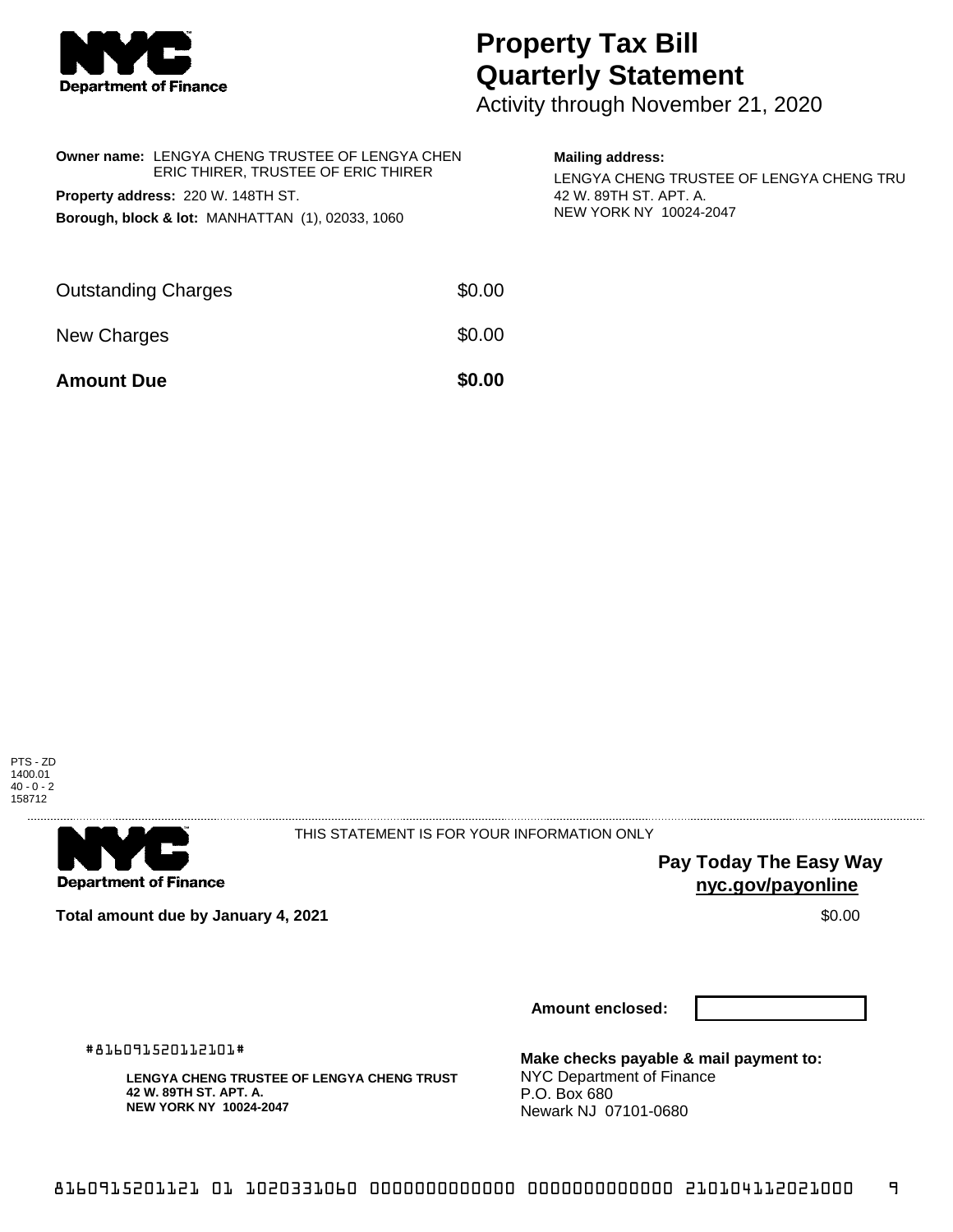

| <b>Previous Charges</b>                                             |                      | Amount<br>\$0.00         |                                |
|---------------------------------------------------------------------|----------------------|--------------------------|--------------------------------|
| Total previous charges including interest and payments              |                      |                          |                                |
| <b>Current Charges</b>                                              | <b>Activity Date</b> | Due Date                 | <b>Amount</b>                  |
| Finance-Property Tax<br><b>Adopted Tax Rate</b><br>Payment Adjusted | 01/01/2021           | 01/01/2021               | \$0.00<br>$$-19.96$<br>\$19.96 |
| <b>Total current charges</b>                                        |                      |                          | \$0.00                         |
| <b>Tax Year Charges Remaining</b>                                   | <b>Activity Date</b> | <b>Due Date</b>          | Amount                         |
| Finance-Property Tax<br><b>Adopted Tax Rate</b>                     |                      | 04/01/2021               | \$0.00<br>$$-19.96$            |
| <b>Early Payment Discount</b><br>Payment Adjusted                   | 01/01/2021           | 04/01/2021               | \$0.20<br>\$19.76              |
| Total tax year charges remaining                                    |                      |                          | \$0.00                         |
| <b>Overpayments/Credits</b>                                         | <b>Activity Date</b> | <b>Due Date</b>          | Amount                         |
| Refund Available<br>Refund Available                                |                      | 07/01/2020<br>07/01/2020 | $$-19.96$<br>$$-19.76$         |
| Total overpayments/credits remaining on account                     |                      |                          | \$39.72                        |

You must apply for a refund or a transfer of credits resulting from overpayments within six years of the date of **the overpayment or credit. Please note that overpayments and credits are automatically applied to unpaid taxes.**

## **Home banking payment instructions:**

- 1. **Log** into your bank or online bill pay website.
- 2. **Add** the new payee: NYC DOF Property Tax. Enter your account number, which is your boro, block and lot, as it appears here: 1-02033-1060 . You may also need to enter the address for the Department of Finance. The address is P.O. Box 680, Newark NJ 07101-0680.
- 3. **Schedule** your online payment using your checking or savings account.

## **Did Your Mailing Address Change?** If so, please visit us at **nyc.gov/changemailingaddress** or call **311.**

When you provide a check as payment, you authorize us either to use information from your check to make a one-time electronic fund transfer from your account or to process the payment as a check transaction.